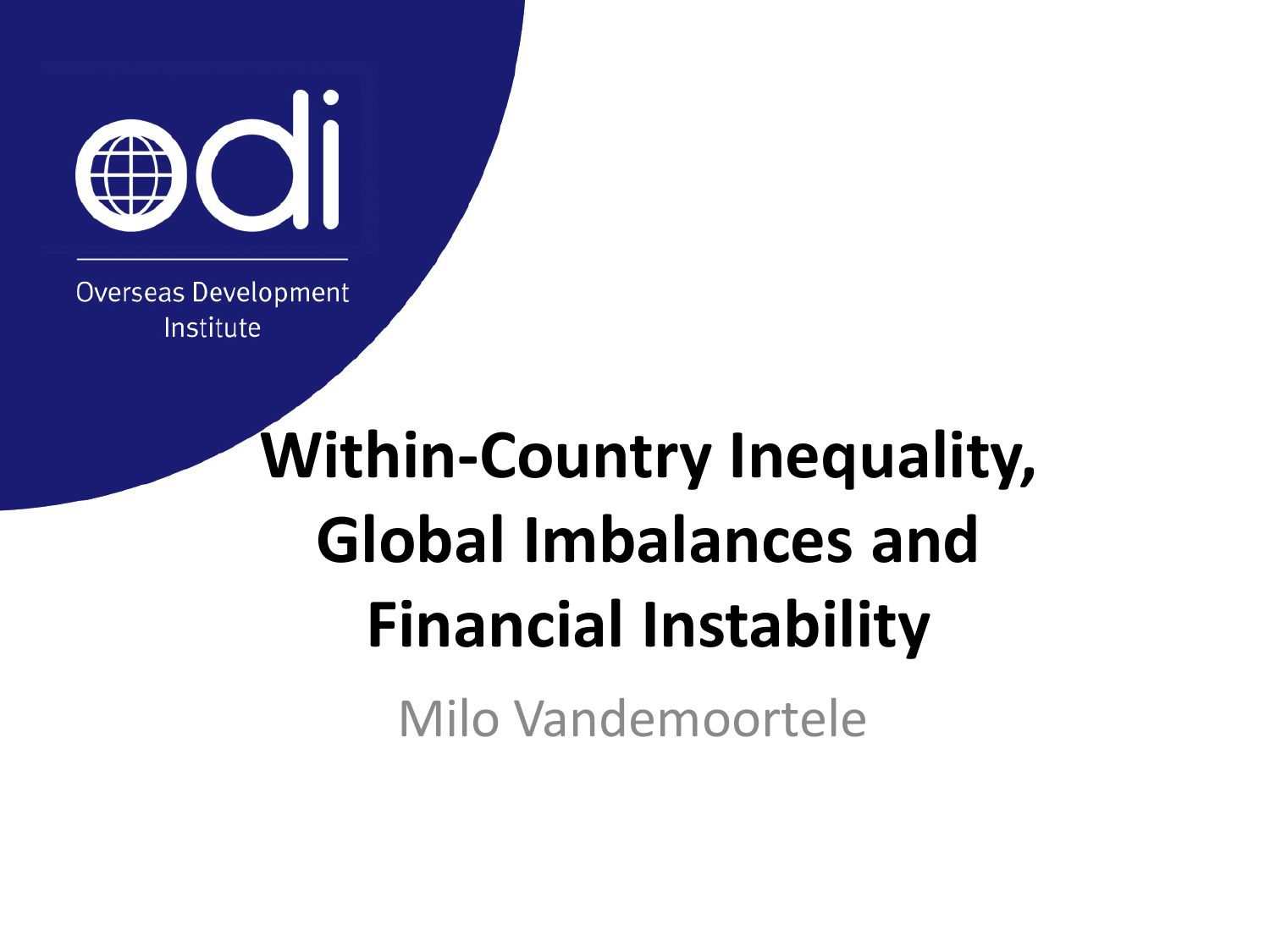

# Within-Country Inequality

- Consequences of rising inequality:
	- Decreasing in aggregate demand
	- Socio-political instability
- Policies to mitigate against consequences of inequality are pro-cyclical, fuelling financial instability. They include:
	- Lax regulation
	- Complex financial instruments
	- Loose monetary policy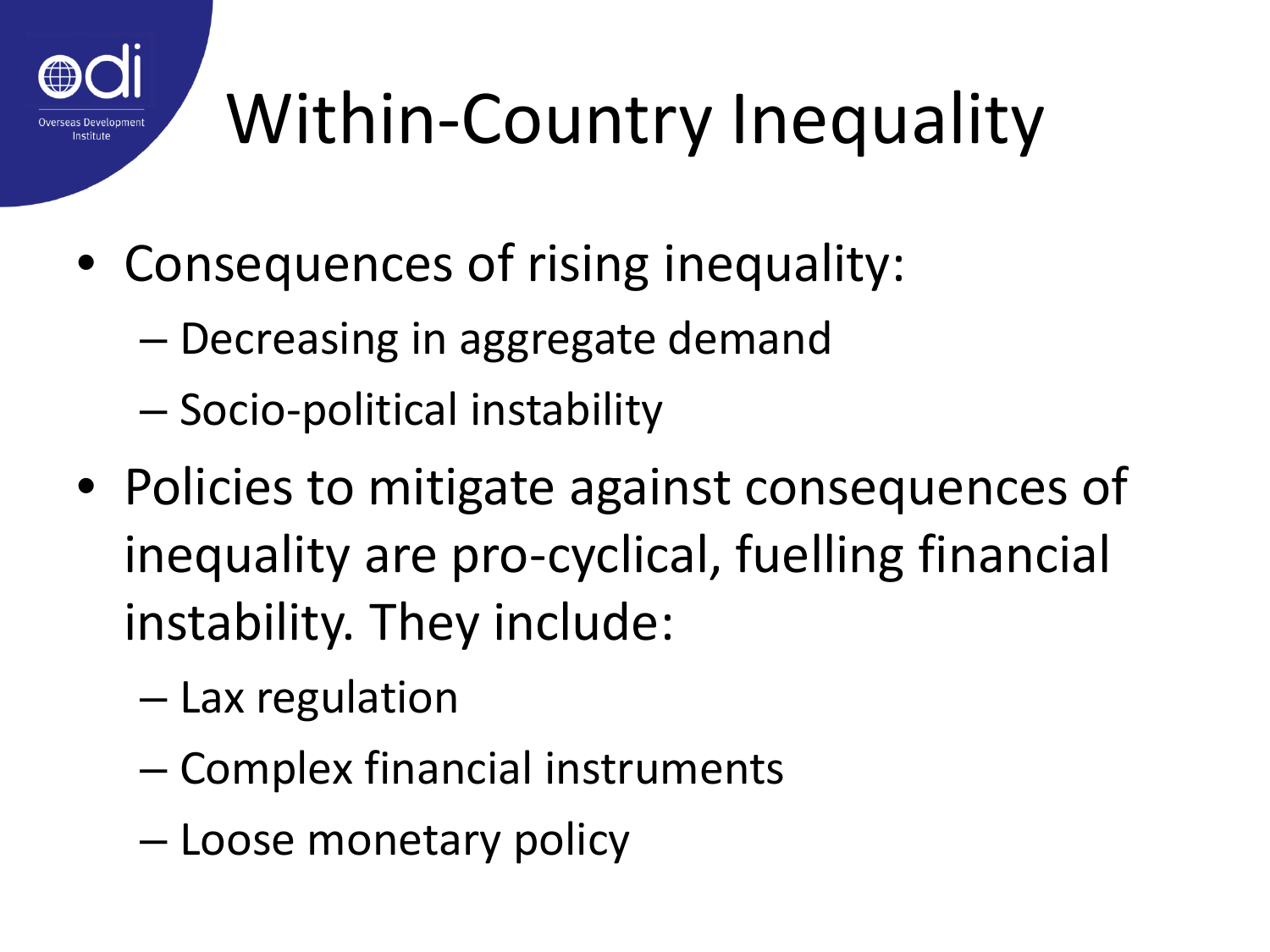

# Within-Country Inequality

- Pro-cyclicality aggravated by inequalities:
	- Political stalemate to reduce risk of instability
	- Endogenous financial instability
	- Poor and vulnerable investors cannot cover risk
	- Polarisation engendering the tragedy of the commons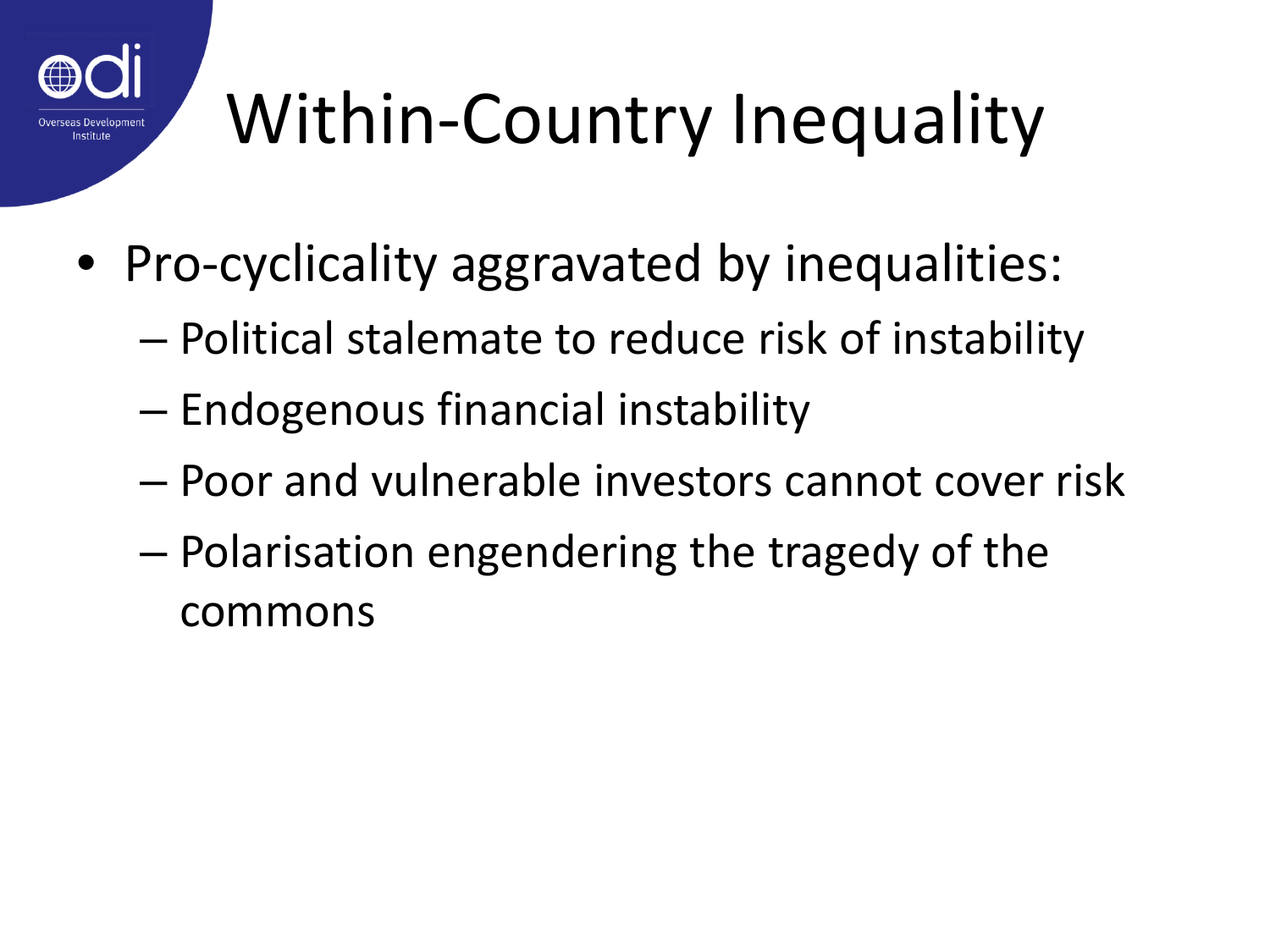

### Global imbalances

Key links between global imbalances and financial instability:

- 1. Single national currency as an international borrowing standard
- 2. Capital flows in an unregulated market can be destabilising
- 3. Widening imbalances constrain developing countries fiscal space to implement counter cyclical policies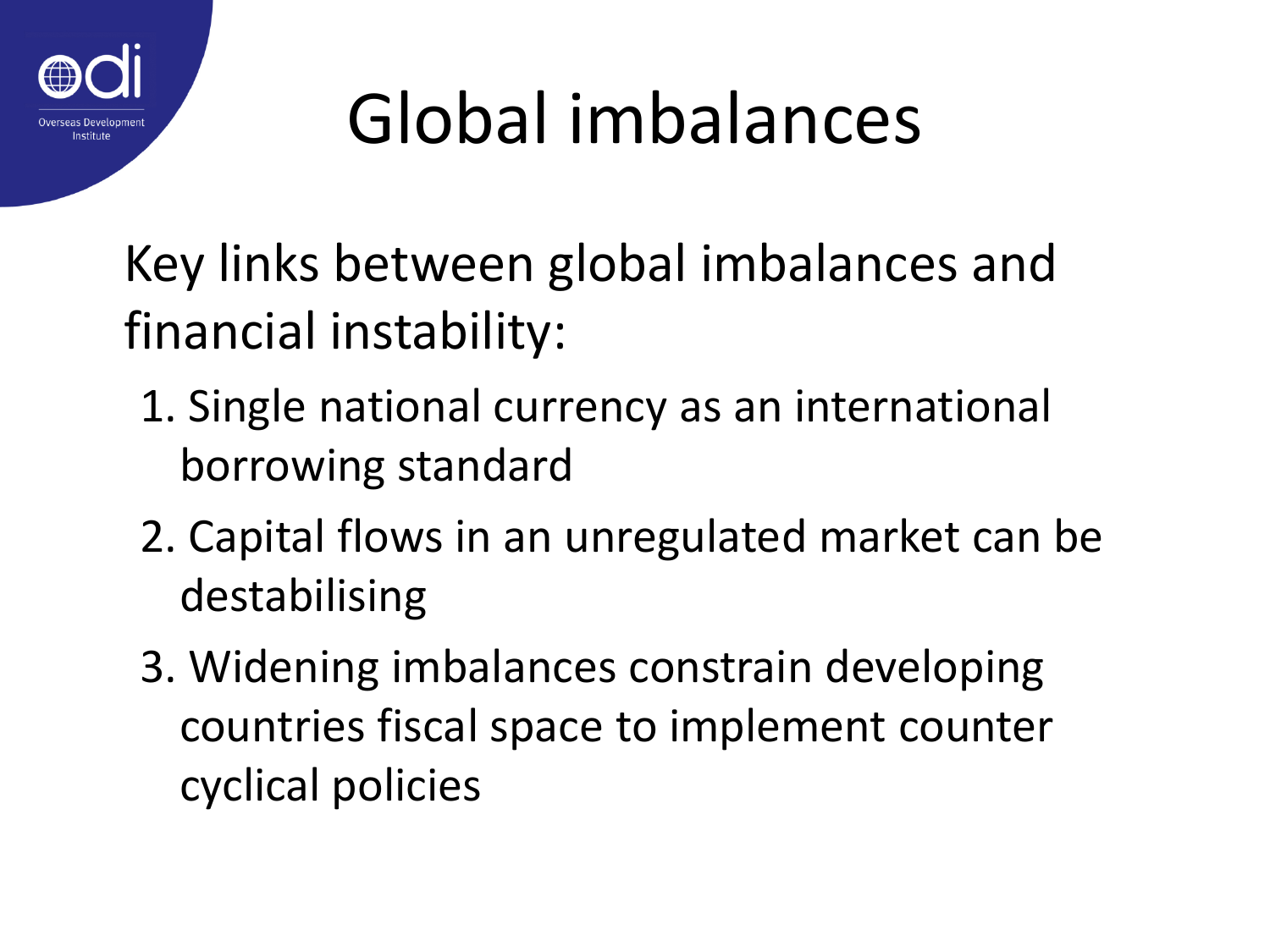

# Mutually Reinforcing

• Higher inequality within countries perpetuates global imbalances

• Higher global imbalances contribute to withincounty inequality

• Within-country inequality critical in triggering downward spiral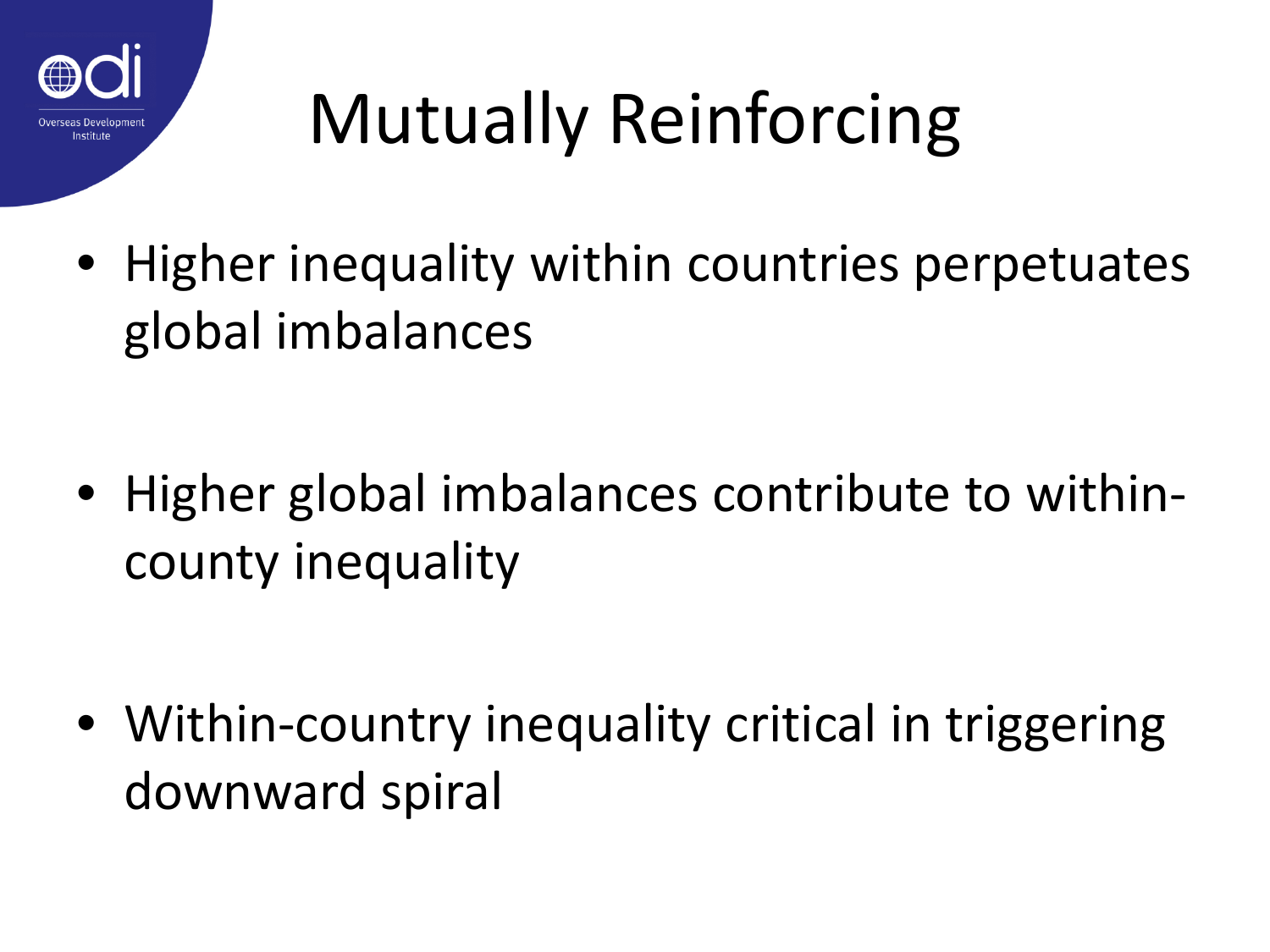

#### Recommendations: National Level

- Policy recommendations at the national level include the following:
	- Investments in infrastructure and human capital to reduce inequality and promote a sustainable recovery
	- Countercyclical policies to reduce vulnerability
	- Institutional reforms, stronger regulation and early warning system in financial sector